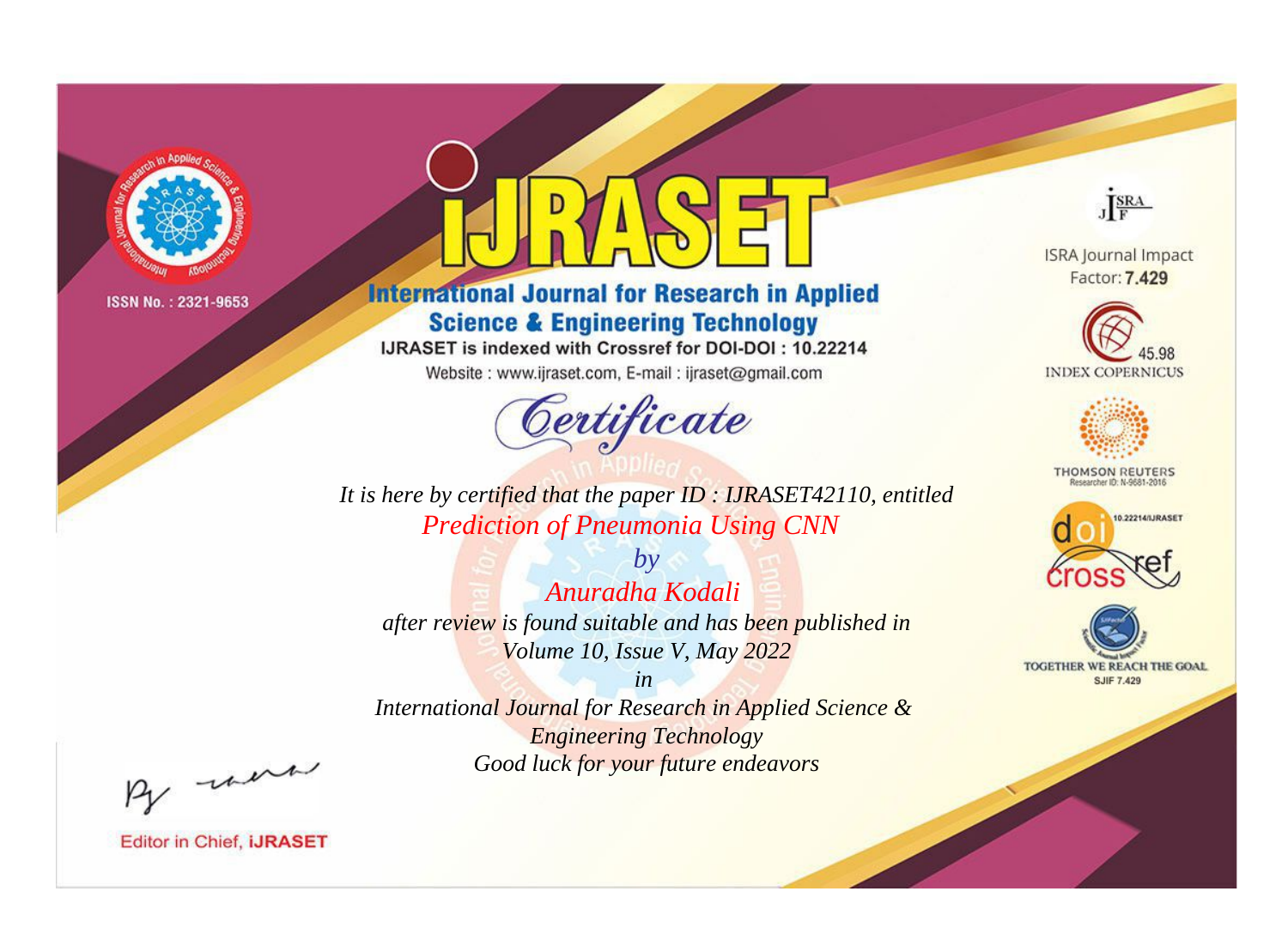

# **International Journal for Research in Applied Science & Engineering Technology**

IJRASET is indexed with Crossref for DOI-DOI: 10.22214

Website: www.ijraset.com, E-mail: ijraset@gmail.com



JERA

**ISRA Journal Impact** Factor: 7.429





**THOMSON REUTERS** 



TOGETHER WE REACH THE GOAL **SJIF 7.429** 

*It is here by certified that the paper ID : IJRASET42110, entitled Prediction of Pneumonia Using CNN*

*by Vanamala Daniel after review is found suitable and has been published in Volume 10, Issue V, May 2022*

*in* 

*International Journal for Research in Applied Science & Engineering Technology Good luck for your future endeavors*

By morn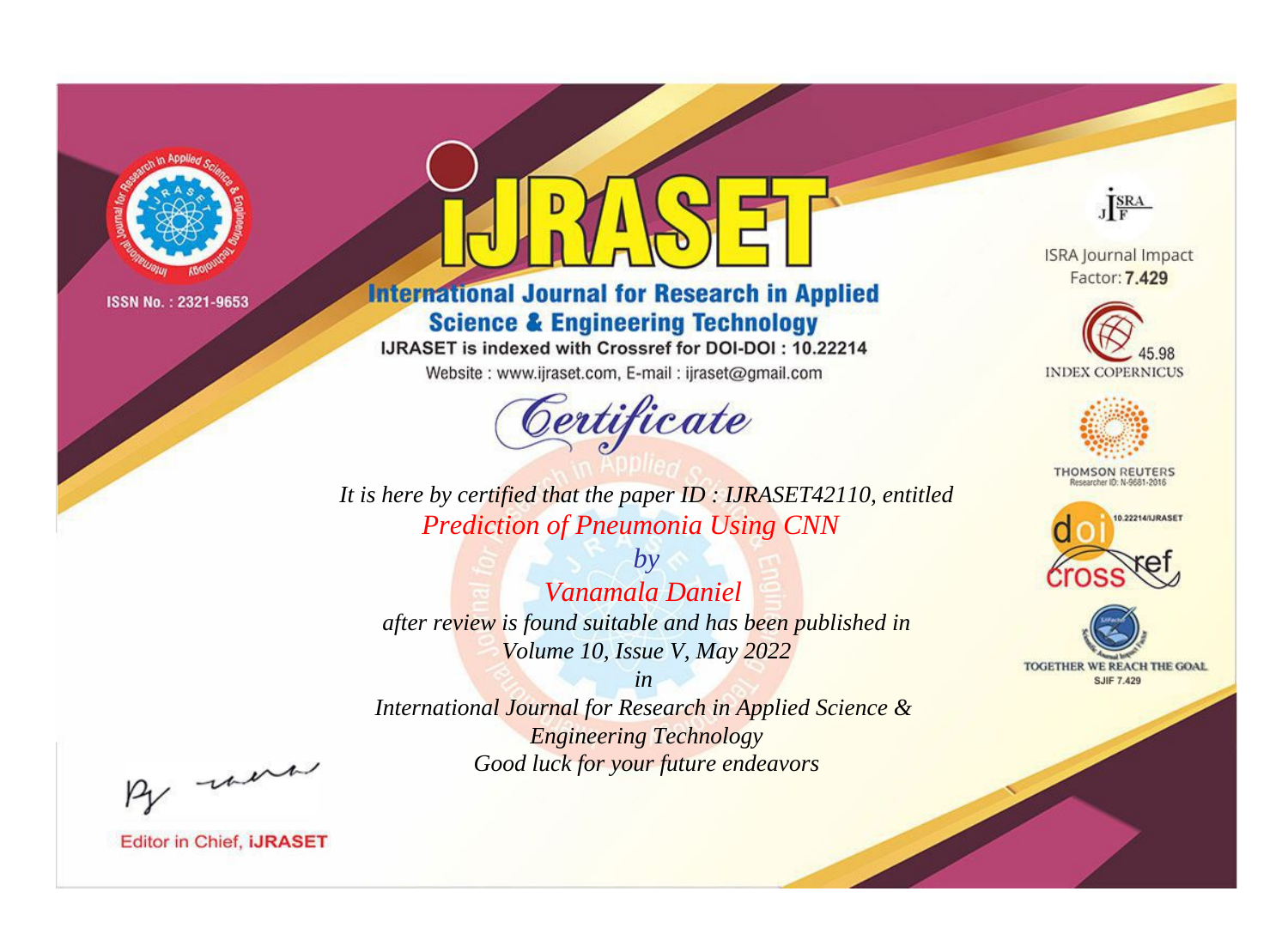

# **International Journal for Research in Applied Science & Engineering Technology**

IJRASET is indexed with Crossref for DOI-DOI: 10.22214

Website: www.ijraset.com, E-mail: ijraset@gmail.com



**ISRA Journal Impact** Factor: 7.429

JERA





**THOMSON REUTERS** 



TOGETHER WE REACH THE GOAL **SJIF 7.429** 

*It is here by certified that the paper ID : IJRASET42110, entitled Prediction of Pneumonia Using CNN*

*by Dasari Raviteja after review is found suitable and has been published in Volume 10, Issue V, May 2022*

*in* 

*International Journal for Research in Applied Science & Engineering Technology Good luck for your future endeavors*

By morn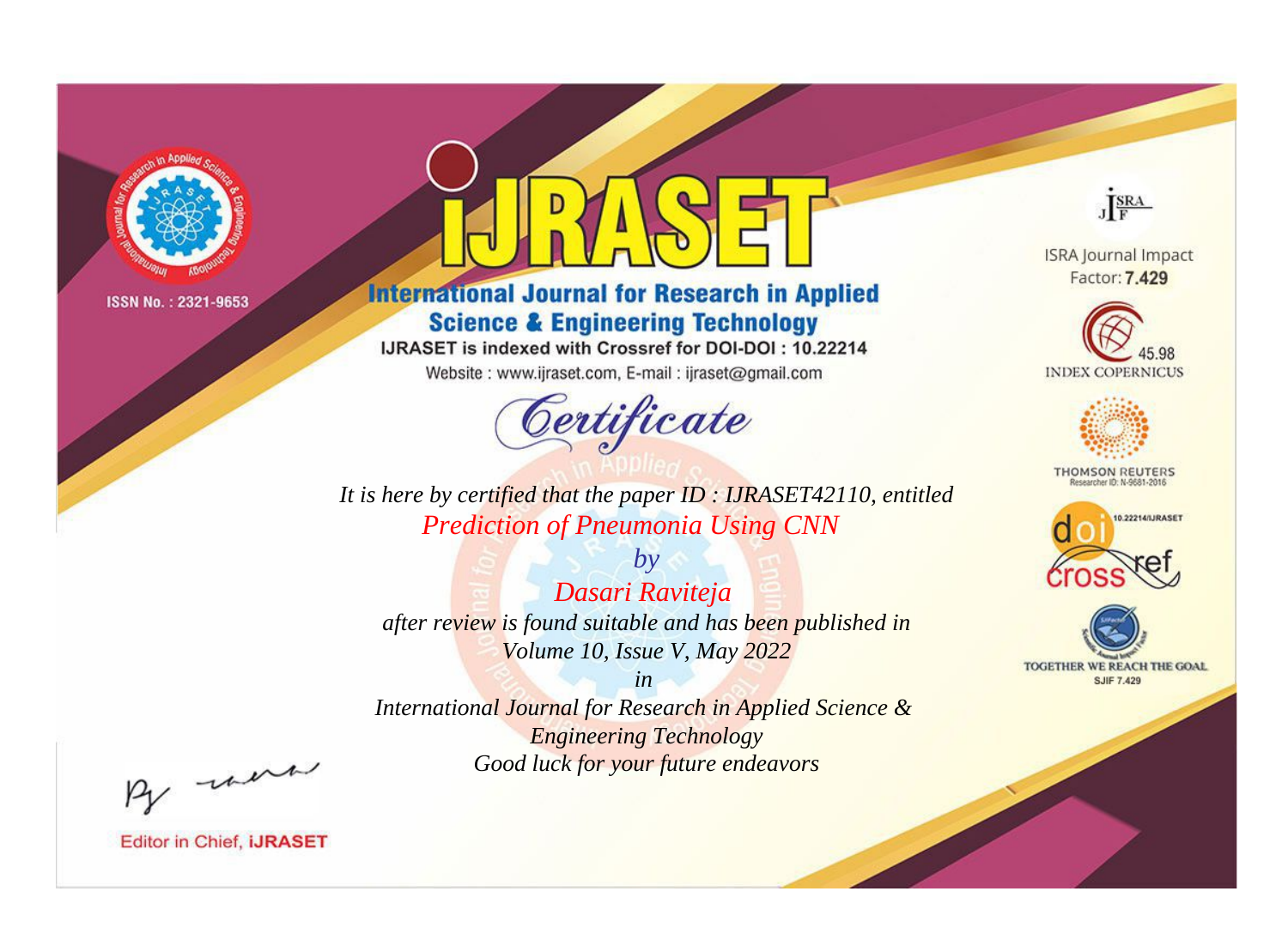

# **International Journal for Research in Applied Science & Engineering Technology**

IJRASET is indexed with Crossref for DOI-DOI: 10.22214

Website: www.ijraset.com, E-mail: ijraset@gmail.com



JERA

**ISRA Journal Impact** Factor: 7.429





**THOMSON REUTERS** 



TOGETHER WE REACH THE GOAL **SJIF 7.429** 

It is here by certified that the paper ID: IJRASET42110, entitled **Prediction of Pneumonia Using CNN** 

 $by$ Sai Charan Atelly after review is found suitable and has been published in Volume 10, Issue V, May 2022

 $in$ International Journal for Research in Applied Science & **Engineering Technology** Good luck for your future endeavors

By morn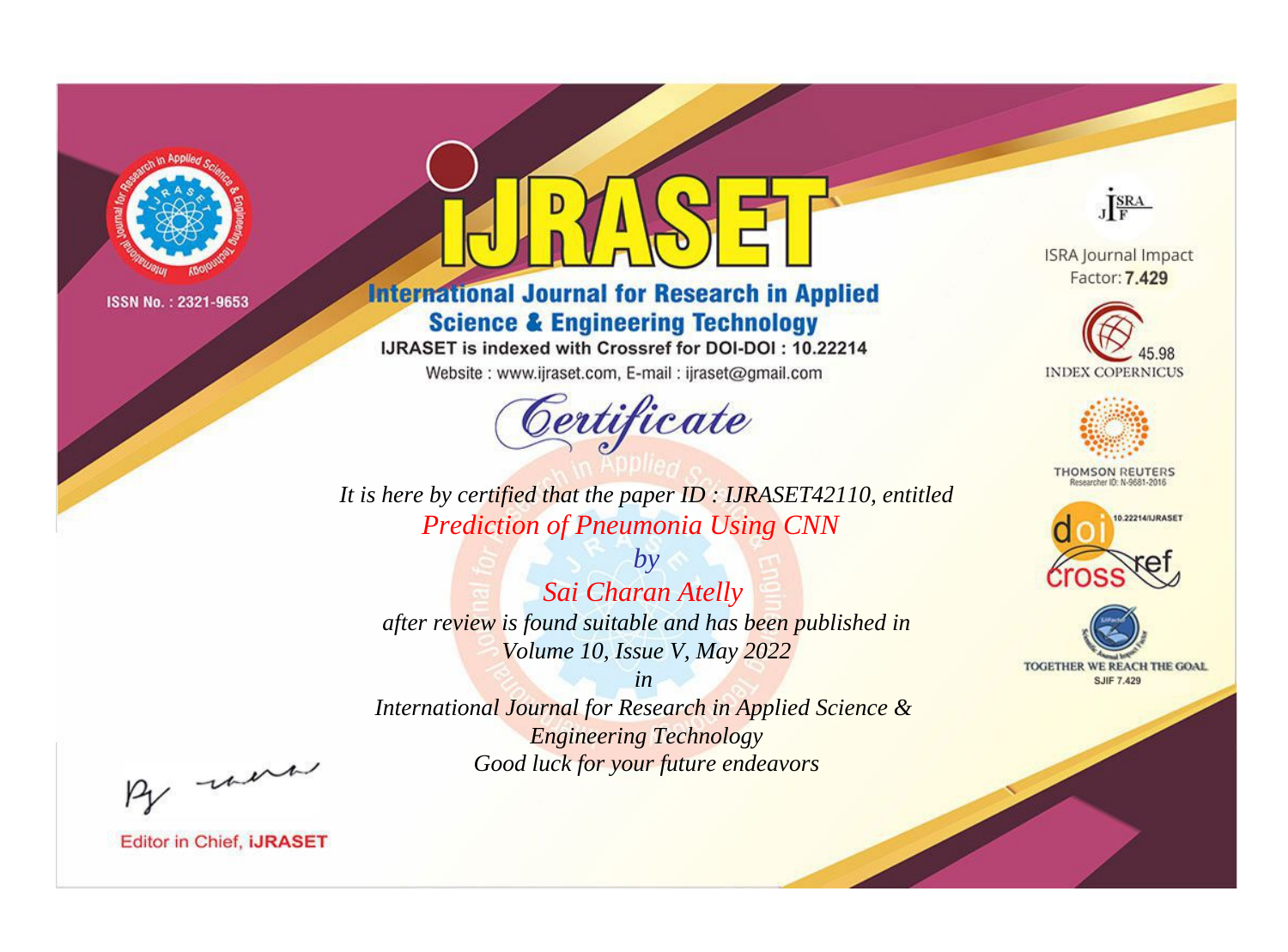

# **International Journal for Research in Applied Science & Engineering Technology**

IJRASET is indexed with Crossref for DOI-DOI: 10.22214

Website: www.ijraset.com, E-mail: ijraset@gmail.com



**ISRA Journal Impact** Factor: 7.429

JERA





**THOMSON REUTERS** 



TOGETHER WE REACH THE GOAL **SJIF 7.429** 

It is here by certified that the paper ID: IJRASET42110, entitled **Prediction of Pneumonia Using CNN** 

 $by$ **Aditya Sagar** after review is found suitable and has been published in Volume 10, Issue V, May 2022

 $in$ International Journal for Research in Applied Science & **Engineering Technology** Good luck for your future endeavors

By morn